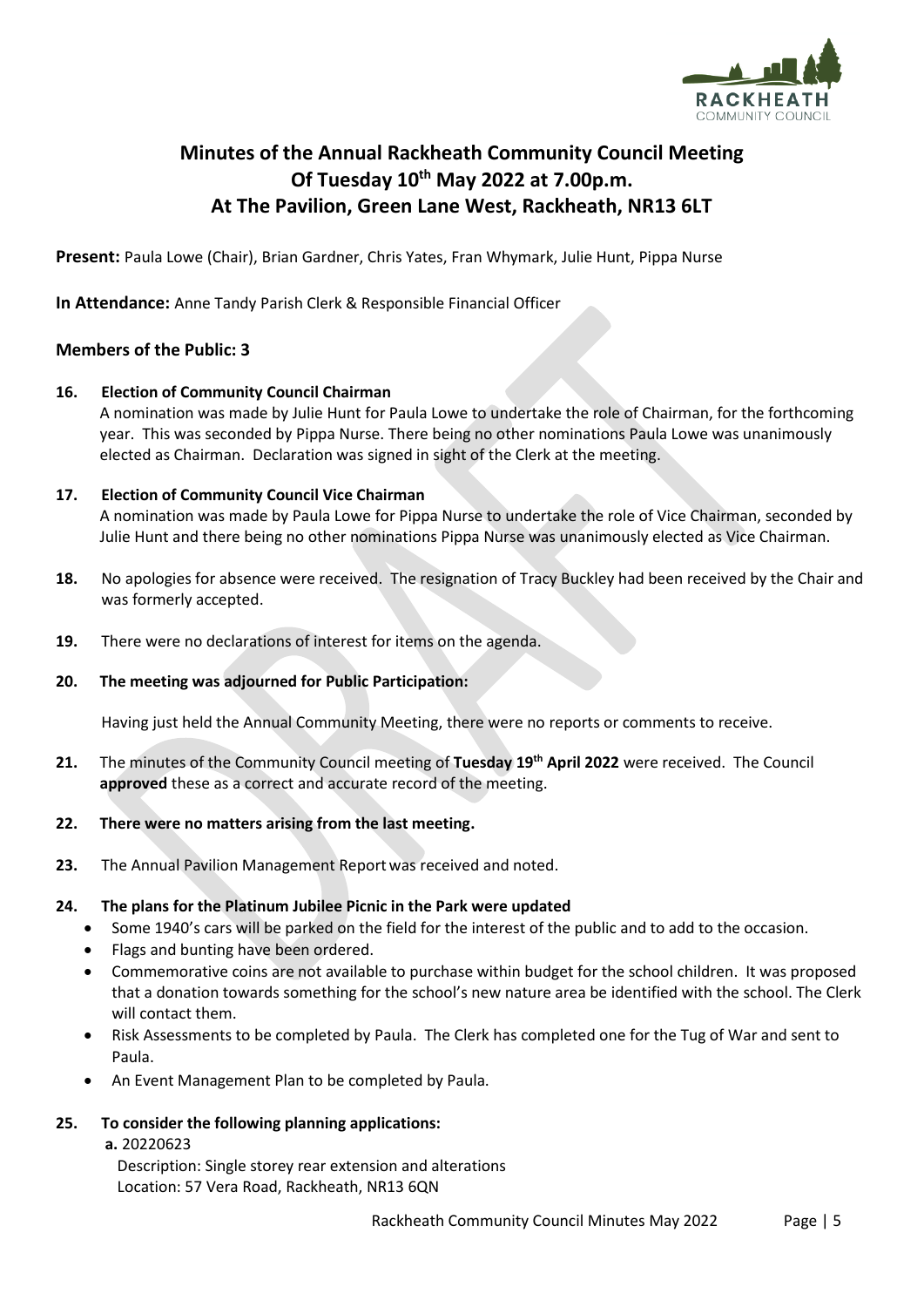Application Type: Householder

Comments: Not out of character for the area and no objections from neighbours. Council had no objections.

**b.** 20220634

Description: Single storey rear extension and erection of porch to front.

Location: 72 Salhouse Road, Rackheath, NR13 6AA

Comments: Significant increase in size but in keeping with others in the area. Not overlooking neighbours. No objections.

**c.** 20220714

Description: Single storey rear and side extensions. Replacement roof and extended first floor accommodation. Render to all existing external walls. Replacement detached garage. (Revised proposal). Location: 11 Bernard Close, Rackheath, NR13 6QS Comments: No objections.

# **26. Appointment of members to the Community Council Committees, Advisory Groups representation on**

**external bodies and individual roles:**

Due to the low number of Councillors, it was decided that a lead would be allocated to each group and all other Councillors invited to attend each meeting, to ensure quorum.

- **a.** Planning Committee Pippa Nurse to lead and all other Councillors invited to attend.
- **b.** Internal Control Councillor Fran Whymark
- **c.** Finance Advisory Group Julie Hunt to lead and all other Councillors invited to attend.
- **d.** Staffing Advisory Group includes recruitment, disciplinary and grievance subgroups Pippa Nurse and Julie Hunt.
- **e.** Football Steering Group Paula Lowe to lead and all other Councillors invited to attend.
- **f.** Representatives on the Village Hall Management Committee Chris Yates
- **g.** Bank Signatories and online bank authorisers Julie Hunt, Paula Lowe, Pippa Nurse.

## **27. The Audit of the Parish Council Accounts 2020/21 were presented:**

- **a.** Internal Auditors Report & Recommendations were reviewed and **noted**. There were no questions or queries raised and the Clerk was asked to work through the actions and prepare a response to be sent to the IA.
- **b.** The Annual Governance Statement in the 2021-22 Annual Governance Annual Return (AGAR) and the Accounting Statements were considered and it was proposed to approve. **All agreed**.
- **c.** The Statement of Accounts for 2021-22 was reviewed and approved. **All agreed.**

### **28. Accounts**

- **a.** The payments for May 2022 were **agreed**.
- **b.** The monthly bank reconciliation to 30<sup>th</sup> April 2022 was **noted**.
- **c.** The next PWLB payment for July 2022 of £2,415.75 was **noted**.
- **d.** The 2021/22 CIL Income and Expenditure Report including the CIL allocation for April 2022 of was **noted**. Chris asked to clarify that the April allocation will be deducted and show on next years Loan Statement (see item e below). The Clerk confirmed this.
- **e.** The Broadland District Council Loan statement balance of £169,377.83 was **noted.**
- **f.** The cost of £125.00 +VAT to carry out electrical supply safety tests at Jubilee Park was **agreed.**
- **g.** The cost of £2,041.00 +VAT to replace two water pumps at the Pavilion was **noted**. This work has been completed and only one pump needed to be replaced, so a refund is being processed for £758.00. This work was approved under emergency delegated powers. **All agreed**.
- **h.** The renewal quote for the Council's Annual Insurance was presented from BHIB at a cost of £1,267.06 for a 3-year Long Term Undertaking. The Council felt that the increase of £152.95 on the previous agreement was reasonable in the current economic climate and did not consider it necessary for further administration time to be spent trying to reduce this. **All agreed**.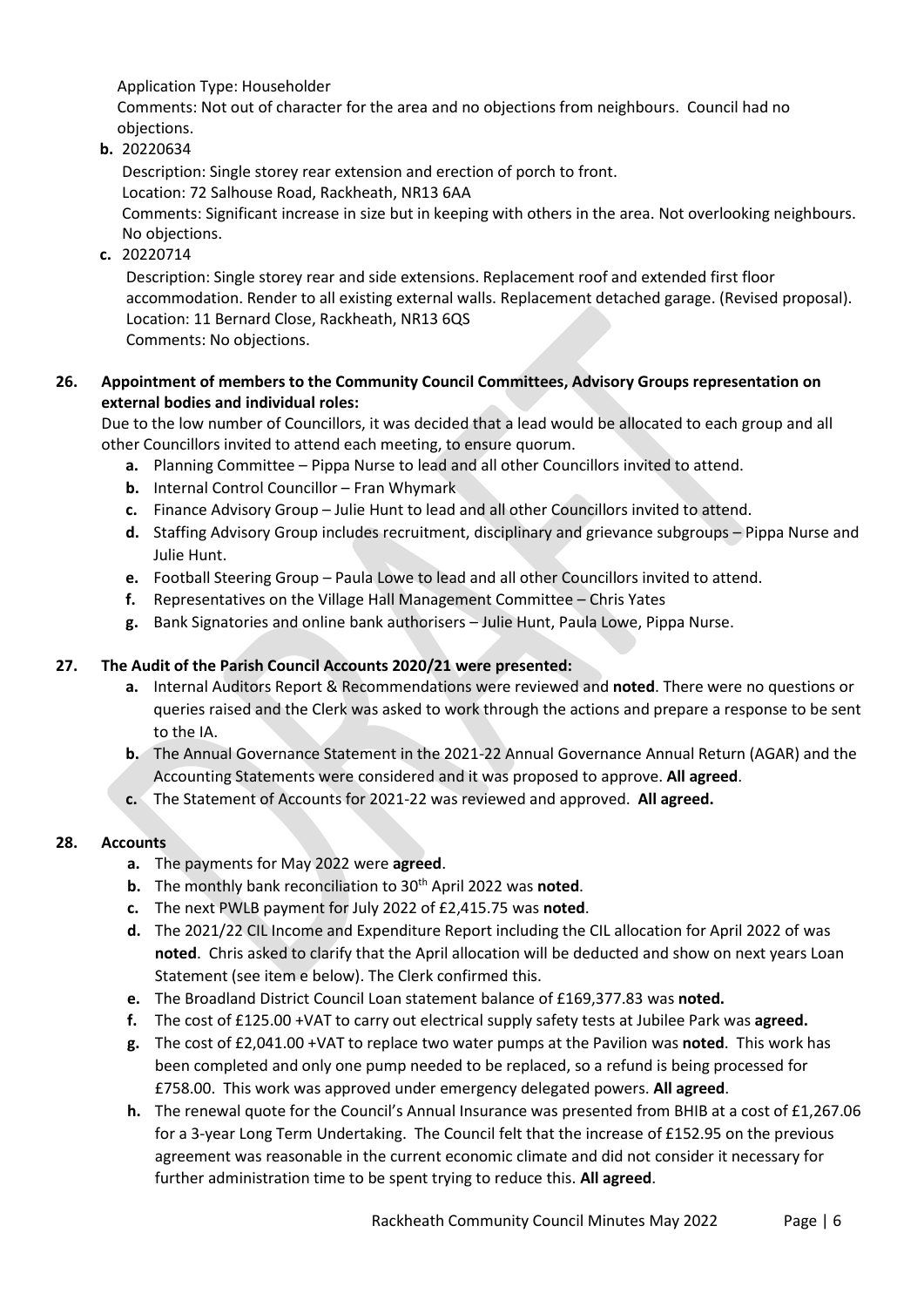- **i.** The purchase and installation of a replacement post holding the dog waste bin on Vera Road costing £203.00 +VAT and the mounting of the Covid Plaque at a cost of £20.00 inclusive was considered. **All agreed**.
- **j.** The purchase and installation of a handrail at the back door to the Pavilion with a budget of up to £200.00 +VAT was considered and powers delegated to the Clerk to arrange. **All agreed**.

#### **29. To receive correspondence and agree response (if any)**

- ➢ Email from Norfolk Police: The PCC's new Police, Crime and Community Safety Plan and Wroxham Ward Newsletter
- ➢ Email from Broadland District Council: Guidance note for Parish Councils re Open Space provision on new developments
- **30. Items for publication/media and items for the next Community Council meeting 21st June 2022**  Feedback re: Jubilee event

The Meeting concluded at 20:13